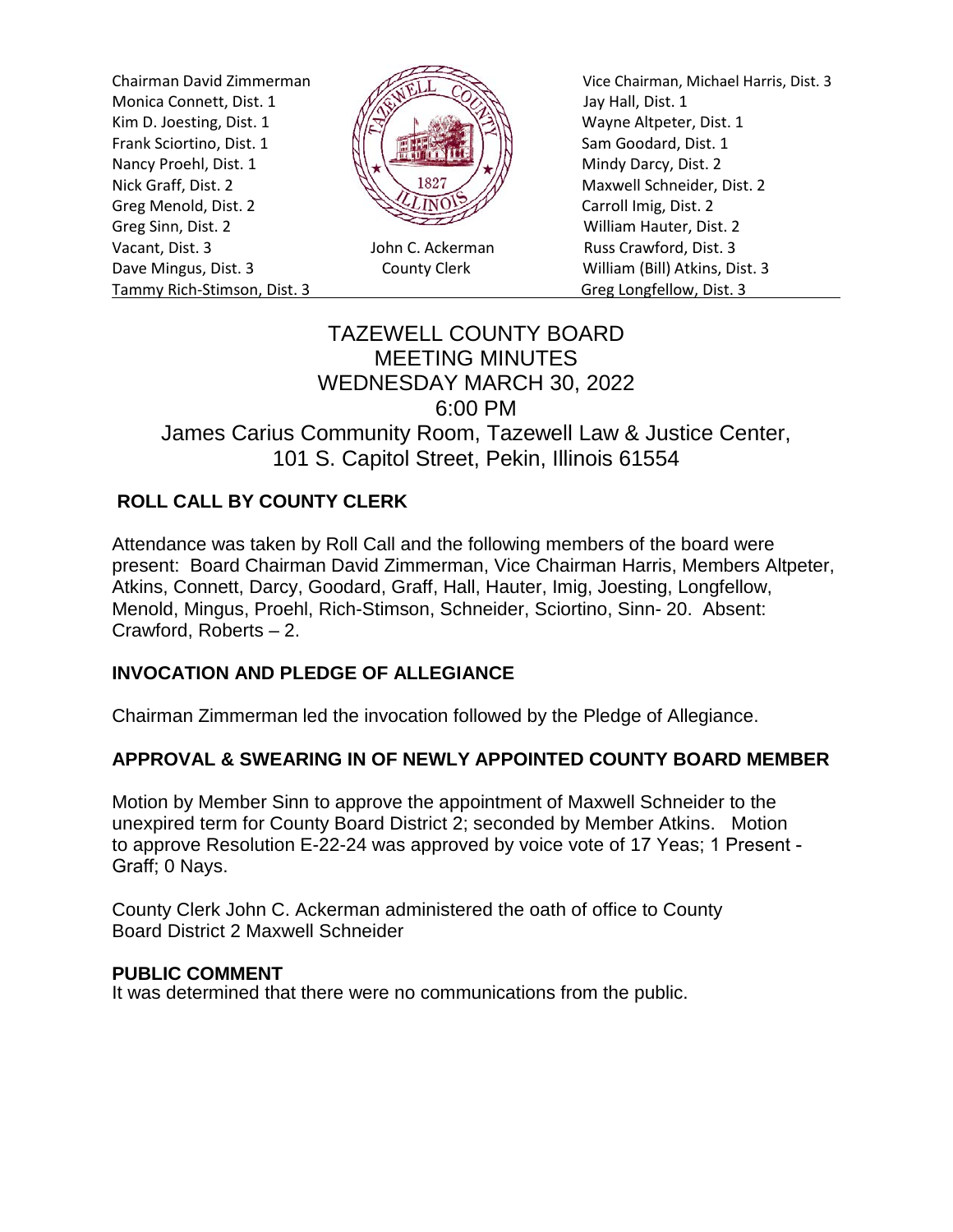## **COMMUNICATIONS FROM ELECTED & APPOINTED COUNTY OFFICIALS**

Member Sinn voiced concern with the recent passing of a solar farm within Tazewell County by the ZBA (Zoning Board of Appeals). He stated his concerns were with the special use, which was granted. Chairman Zimmerman indicated the State of Illinois recently is trying to make zoning standard throughout Illinois, which takes away local control by the communities.

Member Schneider provided an overview of the Broadband Committee stating that the committee began in 2021 and has moved forward to improve broadband throughout Tazewell County. He stated in March the committee launched a survey for residents, receiving over 600 as of this date. Member Schneider said grants from Connect Illinois, which is a state funded program became available for telecommunication companies to utilize for the expansion of broadband. Tazewell County was listed as an eligible community for these grants.

Chairman Zimmerman thanked Max Schneider and Eric Stahl for their hard work and dedication on behalf of the Broadband Committee.

# **APPROVE THE MINUTES OF THE FEBRUARY 23, 2022 TAZEWELL COUNTY BOARD MEETING.**

Member Schneider moved to approve the minutes of the Board Meeting held on February 23, 2022, as printed; seconded by Member Atkins. Motion to approve the minutes for the Board Meeting held on February 23, 2022, as printed were approved by voice vote of 19 Yeas and 0 Nays.

# **IN-PLACE HEALTH SERVICES COMMITTEE MEETING**

Meeting started at 6:14 PM and ended at 6:15 PM.

# **IN-PLACE TRANSPORTATION COMMITTEE MEETING**

Meeting started at 6:15 PM and ended at 6:28 PM.

# **CONSENT AGENDA**

**1. Health Services: Approve Intergovernmental Agreement with Washington for Animal Control Services, RESOLUTION HS-22-14.** 

**2. Health Services: Approve Intergovernmental Agreement with Armington for Animal Control Services, RESOLUTION HS-22-15.** 

**3. Health Services: Approve Intergovernmental Agreement with Pekin for Animal Control Services, RESOLUTION HS-22-16.**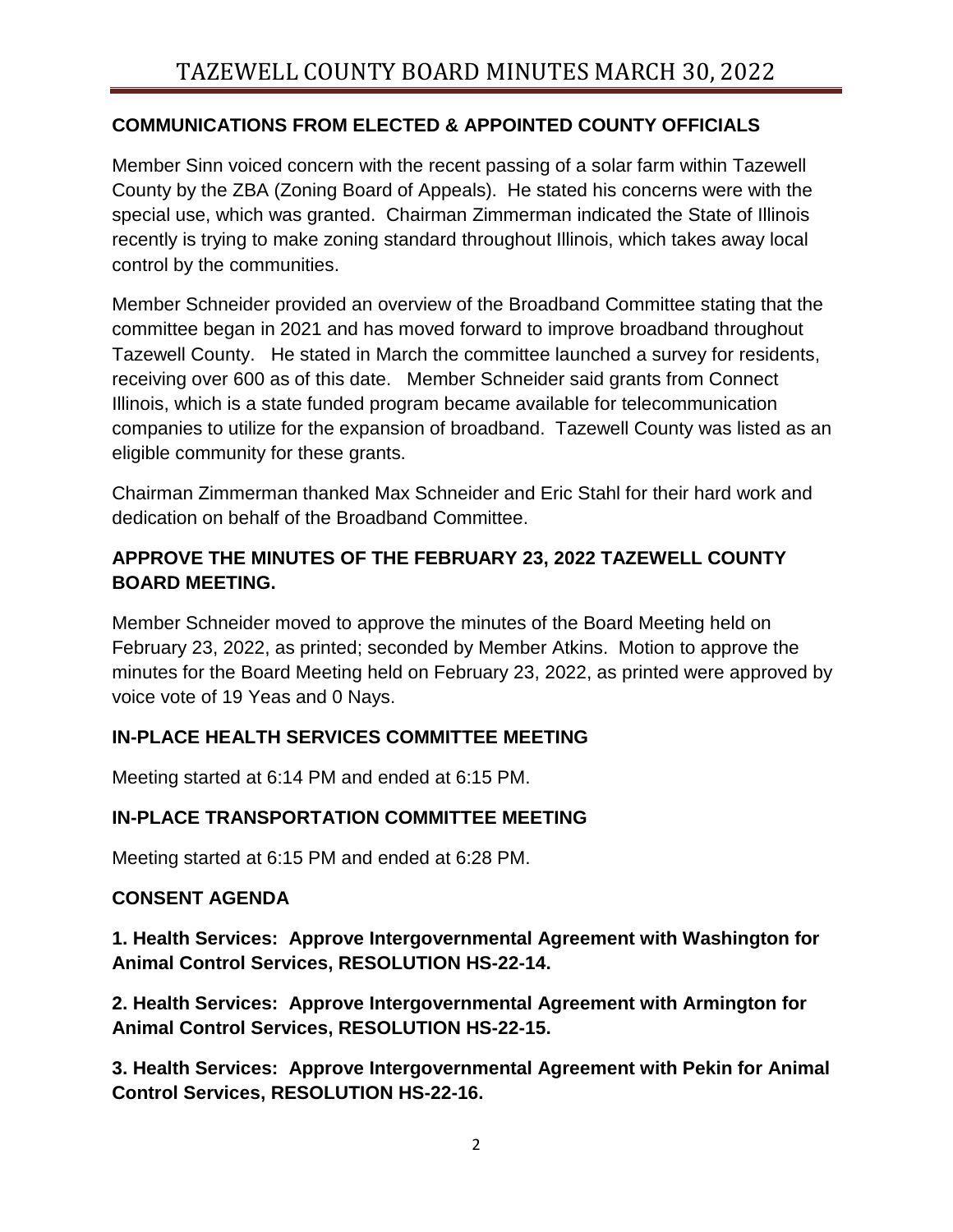**4. Health Services: Approve Intergovernmental Agreement with East Peoria for Animal Control Services, RESOLUTION HS-22-17.** 

**5. Health Services: Approve the annual recycling collection programs, RESOLUTION HS-22-18.** 

**6. Health Services: Approve Intergovernmental Agreement with Green Valley for Animal Control Services, RESOLUTION HS-22-19. Upon approval of In-Place Meeting.**

**7. Health Services: Approve Intergovernmental Agreement with Morton for Animal Control Services, RESOLUTION HS-22-20.** 

**8. Transportation: Approve Resolution for Maintenance under the Illinois Highway Code-Section 22-00000-00-GM, RESOLUTION T-22-12. Upon approval of In-Place meeting.**

**9. Transportation: Approve Resolution for Improvement under the Illinois Highway Code-Section 21-00000-02-MG, RESOLUTION T-22-13. Upon approval of In-Place meeting.**

**10. Transportation: Approve Overweight Agreement – Landfill Funds, RESOLUTION T-22-14. Upon approval of In-Place meeting.**

**11. Transportation: Approve purchase of new tandem axle truck, RESOLUTION T-22-15. Upon approval of In-Place meeting.**

**12. Transportation: Approve Local Public Agency Engineering Services Agreement under Section 19-08124-00-BR for bridge replacement on Unsicker Road, RESOLUTION T-22-16. Upon approval of In-Place meeting.**

**13. Human Resources: Approve clarification of the County's Health Insurance Plan Document, RESOLUTION HR-22-04.** 

**14. Human Resources: Approve the Collective Bargaining Agreement with the Control Room Operators, RESOLUTION HR-22-05.** 

**15. Risk Management: Approve worker's compensation settlement, RESOLUTION RM-22-01.** 

**16. Executive: Approve six-month review of Executive Session minutes by State's Attorney Office, RESOLUTION E-22-30.** 

**17. Executive: Approve the appointment to fill the unexpired term for County Board District 2, RESOLUTION E-22-24. (APPROVED BEGINNING OF MEETING)**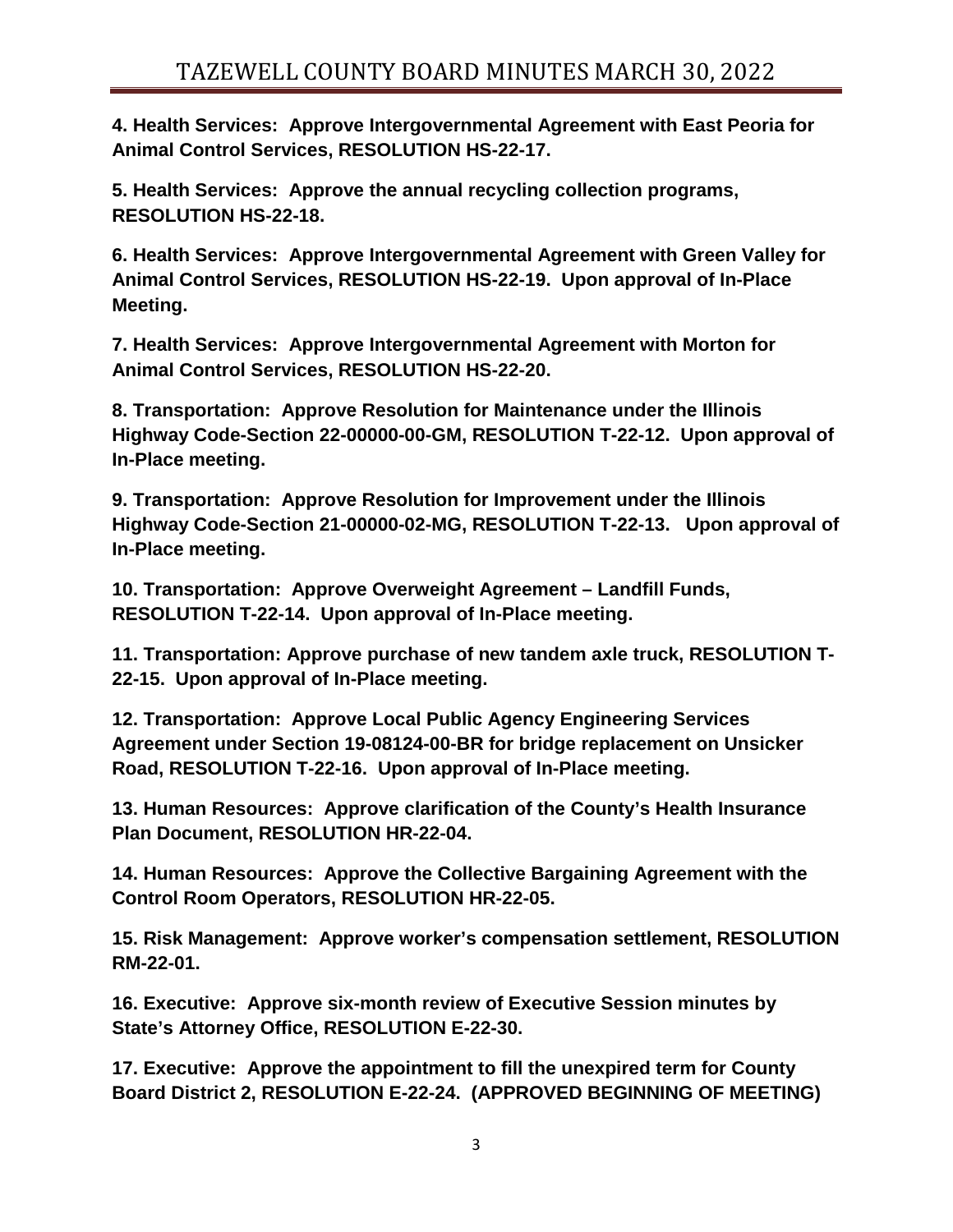## **18. Executive: Approve acceptance of resignation of District 3 County Board Member, RESOLUTION E-22-29.**

Member Proehl moved to approve the Consent Agenda items as outlined in the Agenda packet; seconded by Member Darcy. The Consent Agenda was approved by voice vote of 19 Yeas; 0 Nays.

The following items were removed from the Consent Agenda for further discussion.

**Item 6 Health Services:** Member Atikins explained the structure used for the animal control agreements with the various municipalities within Tazewell County. Member Atkins motioned to approved Resolution HS-22-19 Intergovernmental Agreement with Green Valley for Animal Control Services; seconded by Member Joesting was passed by voice vote of 19 Yeas; 0 Nays.

**Item 7 Health Services:** Member Rich-Stimson moved to approve resolution for the Intergovernmental Agreement with Morton for Animal Control Services; seconded by Member Darcy. Motion to approve Resolution HS-22-20 was passed by voice vote of 19 Yeas; 0 Nays. Member Graff commended Libby Aeschleman, Animal Control Director, for her hard work and dedication in gaining this agreement with Morton.

**Item 8 Transportation:** Member Menold moved to approve resolution for maintenance under the Illinois Highway Code – Section 22-00000-00-GM; seconded by Member Graff. Motion to approve Resolution T-22-12 was passed by voice vote of 19 Yeas; 0 Nays.

**Item 9 Transportation:** Member Connett moved to approve resolution for improvement under the Illinois Highway Code – Section 21-00000-02-MG; seconded by Member Proehl. Motion to approve Resolution T-22-13 was passed by voice vote of 19 Yeas; 0 Nays.

**Item 10 Transportation:** Member Imig moved to approve the overweight agreement – Landfill Funds; seconded by Member Schneider. Motion to approve Resolution T-22-14 was passed by voice vote of 19 Yeas; 0 Nays.

**Item 11 Transportation:** Member Darcy moved to approve purchase of new tandem axle truck; seconded by Member Hall. Motion to approve Resolution T-22-15 passed by voice vote of 19 Yeas; 0 Nays.

**Item 12 Transportation:** Motion by Member Altpeter to approve local public agency engineering services agreement under section 19-08124-00-BR for bridge replacement on Unsicker Road; seconded by Member Mingus. Motion to Approve Resolution T-22- 16 passed by voice vote of 19 Yeas; 0 Nays.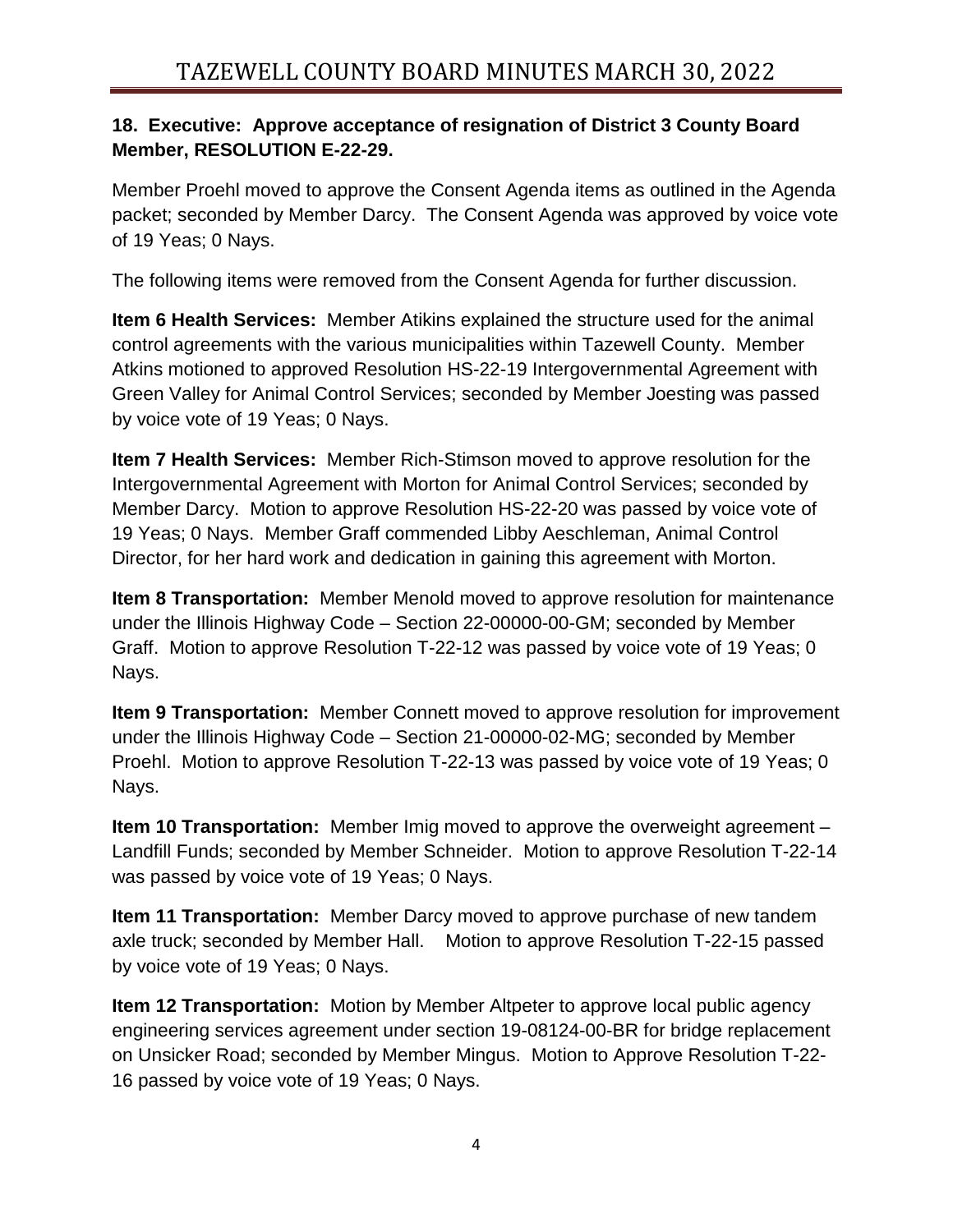### **APPOINTMENTS/REAPPOINTMENTS**

E-22-31: Member Imig moved to Reappoint Keith Garman to the Powerton Fire Protection District; seconded by Member Graff. RESOLUTION E-22-31 was approved by voice vote of 19 Yeas; 0 Nays.

E-22-25: Member Imig moved to Reappoint Jed Heisel to the Brush Hill Fire Protection District; seconded by Member Graff. RESOLUTION E-22-25 was approved by voice vote of 19 Yeas; 0 Nays.

E-22-26: Member Imig moved to Reappoint Robert Cole to the Northern Tazewell Fire Protection District; seconded by Member Graff. RESOLUTION E-22-26 was approved by voice vote of 19 Yeas; 0 Nays.

E-22-27: Member Imig moved to Appoint Kathy Perhay to the Northern Tazewell Fire Protection District; seconded by Member Graff. RESOLUTION E-22-27 was approved by voice vote of 19 Yeas; 0 Nays.

E-22-28: Member Imig moved to Reappoint Brad Brooks to the East Peoria Sanitary District; seconded by Member Graff. RESOLUTION E-22-28 was approved by voice vote of 19 Yeas; 0 Nays.

#### **UNFINISHED BUSINESS**

Chairman Zimmerman updated the board on the County Administration position. He stated the county received twenty-two applicants and will be interviewing three candidates next week. He indicated the Finance Director position is currently open and he would like to hire an interim director to assist with the finalization of the audit. He said the new County Administrator would then hire a permanent Finance Director for Tazewell County.

#### **NEW BUSINESS**

It was determined that there was no new business

# **REVIEW OF APPROVED BILLS**

Board Members reviewed the approved bills as presented.

# **APPROVE the APRIL 2022 CALENDAR**

Member Hall moved to approve the April 2022 calendar; seconded by Member Proehl.